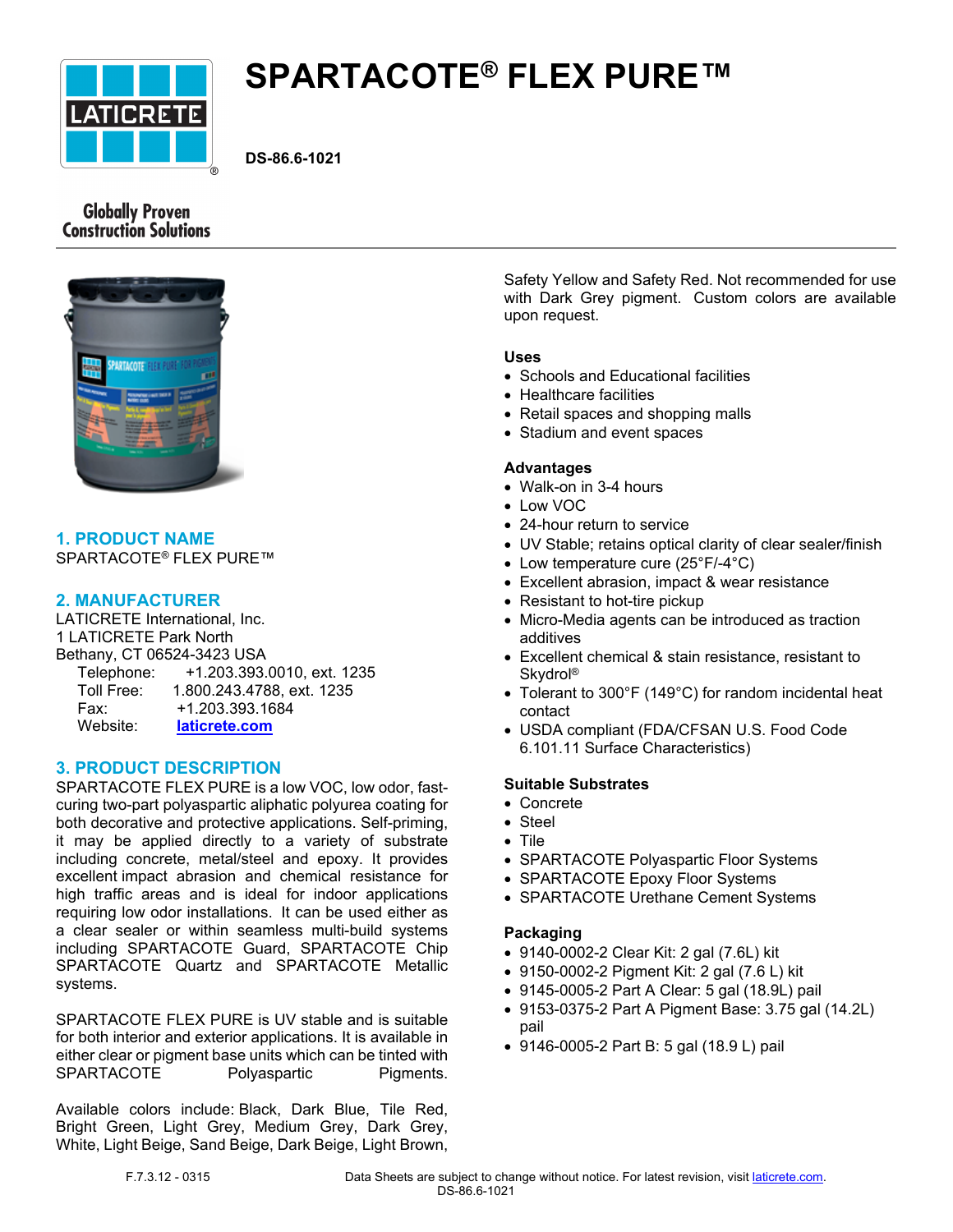#### **Approximate Coverage**

| <b>WFT</b>            | <b>DFT</b>            | Coverage                     |
|-----------------------|-----------------------|------------------------------|
| 6.0 mils              | 5.6 mils              | 267 ft $^{2}/$ gal           |
| $(0.15 \, \text{mm})$ | $(0.14 \, \text{mm})$ | $(6.6 \text{ m}^2/\text{L})$ |
| 7.0 mils              | 6.6 mils              | 229 ft $^{2}/$ gal           |
| $(0.18 \text{ mm})$   | $(0.17 \, \text{mm})$ | $(5.6 \text{ m}^2/\text{L})$ |
| 8.0 mils              | 7.5 mils              | 201 ft²/gal                  |
| $(0.20$ mm $)$        | $(0.19$ mm $)$        | (4.9 m <sup>2</sup> /L)      |
| 9.0 mils              | 8.5 mils              | 178 ft <sup>2</sup> /gal     |
| $(0.23 \text{ mm})$   | $(0.21$ mm $)$        | $(4.4 \text{ m}^2/\text{L})$ |
| 10.0 mils             | 9.4 mils              | 160 ft $^{2}/$ gal           |
| $(0.25 \, \text{mm})$ | $(0.24 \, \text{mm})$ | $(3.9 \text{ m}^2/\text{L})$ |

WFT = Wet Film Thickness

DFT = Dry Film Thickness

Coverage values are approximate and will vary based on surface condition, preparation methods and application technique.

When using as a topcoat over chip or quartz broadcasts adjust estimates to account for additional required material.

## **Shelf Life**

Factory sealed containers of this product are guaranteed to be of first quality for two (2) years.

#### **Limitations**

- Material is not intended for areas experiencing significant thermal shock on a continual basis.
- Please note that with all resinous coating systems, exterior full sun environments in warm climates may exhibit above average surface temperatures. This is especially true with darker finishes. As a result, resinous systems may not be ideally suited for exterior pool deck applications.

## **Cautions**

- FOR PROFESSIONAL USE ONLY
- Thoroughly read all technical data sheets, application guidelines, warranty disclaimers and Safety Data Sheets (SDS) prior to use. Application guides depending on the system employed are available at www.laticrete.com.
- Wear protective gloves, protective clothing and eye protection.
- Harmful if inhaled. Avoid breathing dust/fume/gas/ mist/vapors/spray. Use only outdoors or in a wellventilated area.
- Causes skin irritation. Rinse skin with water/shower. If skin irritation or rash occurs: Get medical advice/attention.
- Causes serious eye irritation. If in eyes: Rinse cautiously with water for several minutes. Remove contact lenses, if present and easy to do. Continue

rinsing. If eye irritation persists: Get medical advice/attention.

• Keep out of reach of children.

# **4. TECHNICAL DATA**



#### **VOC/LEED Product Information** <100 g/L (as intended for use)

# **Physical Properties**

| <b>Test</b><br><b>Method</b>    | <b>Result</b>                                        |
|---------------------------------|------------------------------------------------------|
| <b>ASTM</b><br>D7234            | >300 psi<br>( > 2.1 MPa)<br><b>Substrate Failure</b> |
| <b>ASTM</b><br>D638             | 4,500-5,000 psi<br>(31-34.5 MPa)                     |
| <b>ASTM</b><br>D <sub>522</sub> | 160 / 160                                            |
| <b>ASTM</b>                     | 38L Sand / 1 Dry mil<br>(Pigmented)                  |
|                                 | D968                                                 |

## **Working Properties**

| <b>Property</b>                     | Value                |
|-------------------------------------|----------------------|
| Mix Ratio                           | 1 Part A: 1 Part B   |
|                                     | by volume            |
| % Solids                            | 94% by weight        |
| <b>Working Time</b>                 | 10-15 minutes        |
| Minimum Re-Coat Time                | 2-3 hours            |
| Maximum Re-Coat Time                | 24 hours             |
| Foot Traffic / Vehicular<br>Traffic | 3-4 hours / 24 hours |

Working properties based on 70°F & 50% RH. Changes in ambient conditions may cause times to vary.

Specifications subject to change without notification. Results shown are typical but reflect test procedures used. Actual field performance will depend on installation methods and site conditions.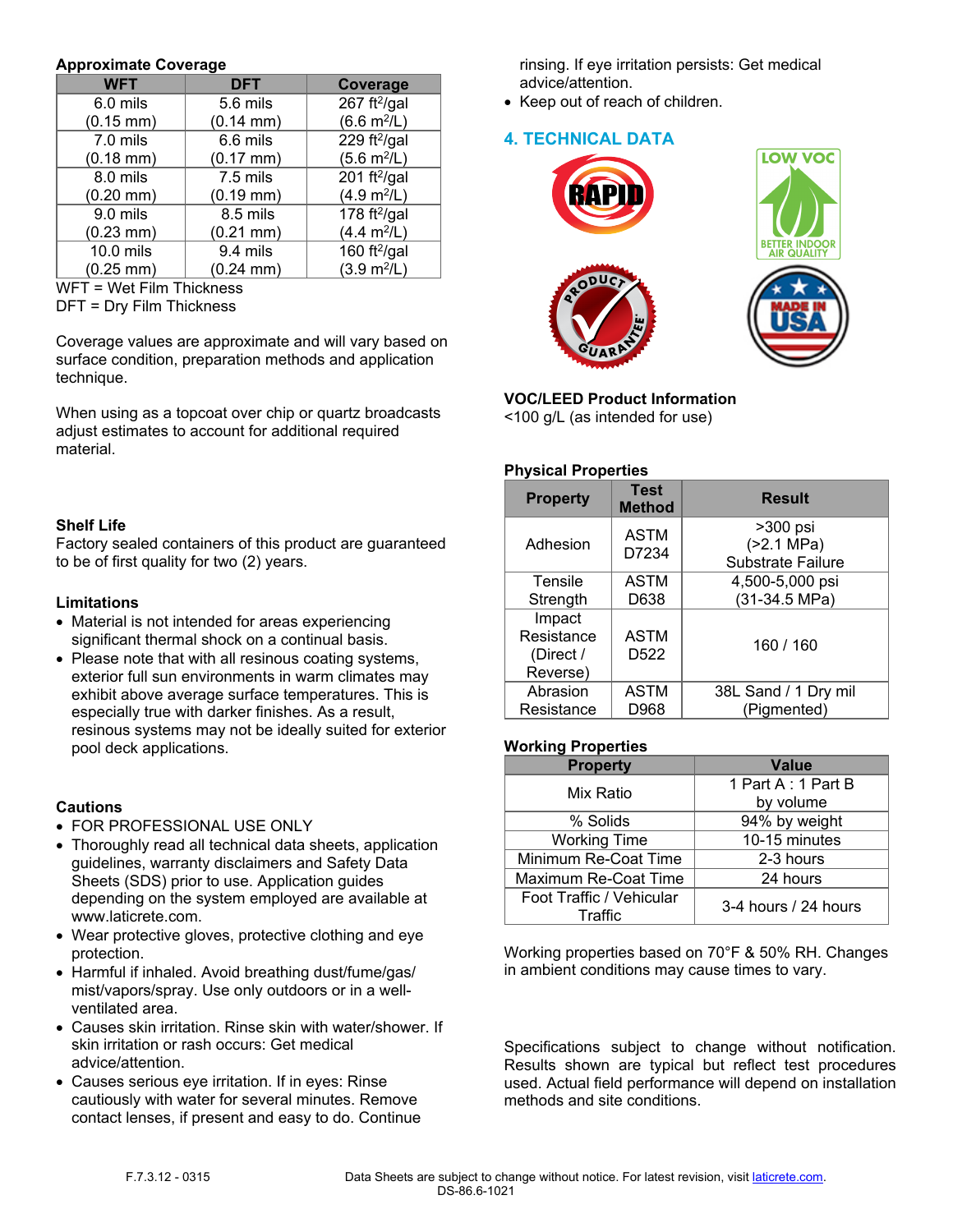## **5. INSTALLATION**

## **Surface Preparation - Concrete**

Surfaces to be coated must be free of grease and any other contaminants that may impede adhesion. Always check the surface for any bond inhibitors prior to application. Any repairs must be addressed prior to application and should be repaired in accordance with ICRI standards. Do not use Alcohol to clean prior to application.

Concrete must be mechanically profiled to an ICRI CSP-2. Ensurethat all surface laitance is removed prior to coating. The prepared surface should have a tensile pulloff strength of 200 psi (1.4 MPa) or greater when tested in accordance with ASTM C1583. If wet grinding, allow surface to fully dry prior to coating.

Concrete must be tested for relative humidity (RH) prior to installation of any coatings. The RH of the slab must not exceed 75% as tested per ASTM F2170. If RH measures 75% or greater, use LATICRETE® VAPOR BAN™ ER or SPARTACOTE Moisture Vapor Barrier.

#### **Surface Preparation - Over existing tile**

Refer to TDS 450: Installation Guideline for Installing SPARTACOTE over Existing Tiled Surfaces

#### **Surface Preparation - Metal/Steel**

Clean the surface per SSPC-SP1. Surfaces to be coated must be free of grease, oils, cutting fluids and any other contaminants that may impede adhesion. Always check the surface for any bond inhibitors prior to application.

For Steel: Shot blast the surface per SSPC-SP 6/NACE 3

For Stainless/Galvanized: Shot blast the surface per SSPC-SP16.

After shot blasting, perform a second solvent wipe of the surface to remove any residual dust or debris. Immediately coat the surface.

## **Mixing**

Prior to mixing Part A and Part B, individually stir Part A for 2 minutes. Combine 1 Parts A to 1 Part B (1:1) by volume in a clean, dry working vessel. Mix using a slow speed drill mixer for 2 minutes. Avoid overmixing or creating a vortex that could introduce air. Do not mix below the dew point, which will shorten the pot life. No induction time is required prior to use.

If a traction additive (e.g. SPARTACOTE GRIP Traction Additive) is to be incorporated, it is to be added after thoroughly mixing Part A and Part B.

NOTE: Only mix as much product as can be applied within the stated working time.

## **Tinting with SPARTACOTE Universal Pigments**

Best practice is to mix in gallon increments. Measure out appropriate amounts of parts A and B, observing 1A:1B vol. mix ratio, prior to adding SPARTACOTE Universal Pigments.

Required loading for SPARTACOTE Universal Pigments is (1) small unit per gallon of mixed resin (A+B) or (1) large unit per 5 gallons of mixed resin. White, Safety Yellow and Safety Red require doubling the loading level.

Once parts A and B are measured, add full contents of SPARTACOTE Universal Pigment unit(s) directly into Part A at the loading rate stated above. Scrape sides and ensure all pigment is removed from the jar. Mix pigment into Part A with a slow speed drill mixer to fully disperse the pigments until a uniform color and consistency is achieved, approximately 2 minutes. Failure to properly mix pigments may lead to an inconsistent finish and reduced product performance.

Add part B to tinted part A and mix for 2 minutes with a slow speed drill mixer. Avoid overmixing or creating a vortex that could introduce air. Do not mix below the dew point, which will shorten the pot life. No induction time is required prior to use.

If a traction additive (e.g. SPARTACOTE GRIP Traction Additive) is to be incorporated, it is to be added after thoroughly mixing Part A and Part B.

NOTE: Only mix as much product as can be applied within the stated working time.

# **Mixing Short Fill Pigment Kits**

Add full contents of SPARTACOTE Polyaspartic Pigment pack directly into short filled Part A Pigment Base. Mix pigment into Part A with a slow speed drill mixer for 2 minutes to fully disperse the polyaspartic pigments. Failure to properly mix pigments may lead to an inconsistent finish and reduced product performance.

## **Application**

SPARTACOTE FLEX PURE may be applied by brush, roller, resin broom or squeegee. Suggested application thickness is 8 mils (0.20 mm) WFT or 201 ft $^2$ /gal (4.9 m<sup>2</sup> /L). Maximum application thickness in a single application is 10 mils (0.25 mm) WFT. Applying beyond the maximum thickness may result in clouding or milky areas. Spread evenly over all prepared surfaces to desired thickness. Immediately following, while the coating is still wet, use a SPARTACOTE Roller Skin or other high quality 3/8" (9 mm) nap non-shedding roller to back-roll at 90 degrees from the original application direction to help ensure full coverage and uniform thickness. Use a brush or small roller around penetrations, columns, and any other obstructions. Periodically check mil thickness using a wet film thickness gauge. Do not allow the product to puddle or pool. Contact LATICRETE directly for specifics on